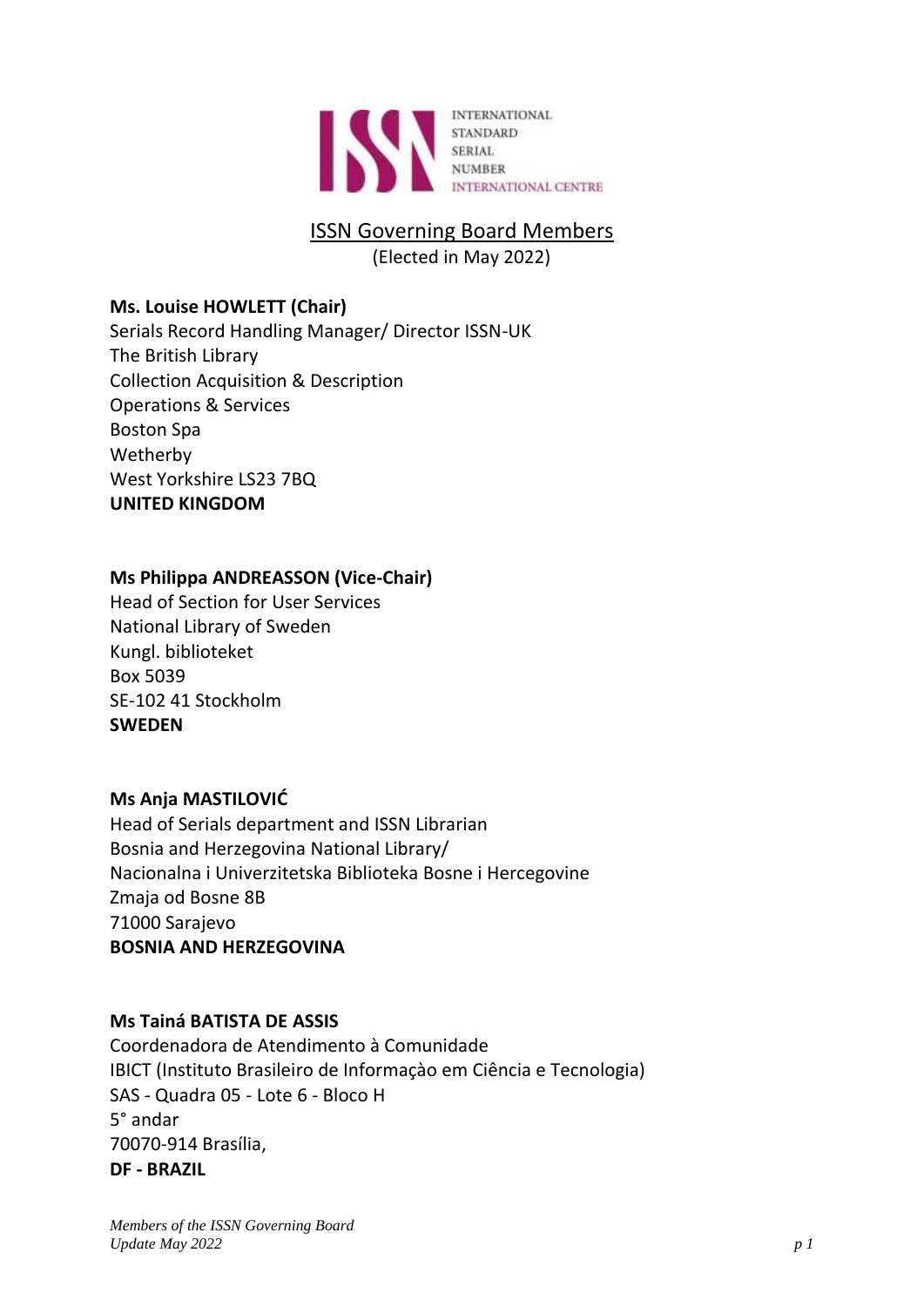#### **Ms. Jasenka ZAJEC**

Library Consultant International Cooperation Croatian institute for Librarianship National and University Library / Nacionalna i sveucilisna knjiznica Ulica Hrvatske bratske zajednice 4 P.O. Box 550 10000 ZAGREB **CROATIA**

#### **Ms. Ulrike JUNGER**

Head Domain Acquisition and Cataloguing Deutsche Nationalbibliothek /German National Library Adickesallee 1 D-60322 FRANKFURT am Main **GERMANY**

#### **Ms T.K. Belinda RAMNAUTH**

Director National Library of Mauritius 2<sup>nd</sup> floor, Fon Sing Building 12 street Edith Cavell 11302 Port Louis **MAURITIUS**

#### **Mr José Luis BUEREN GÓMEZ ACEBO**

Technical Director National Library of Spain Paseo de Recoletos, 20-22 28071 Madrid **SPAIN**

### **Ms Hajer SEHLI**

Sous Directrice National Library of Tunisia/ Bibliothèque nationale de Tunisie Boulevard du 9 avril 1938 Bab Mnara R.P. 1008 Tunis **TUNISIA**